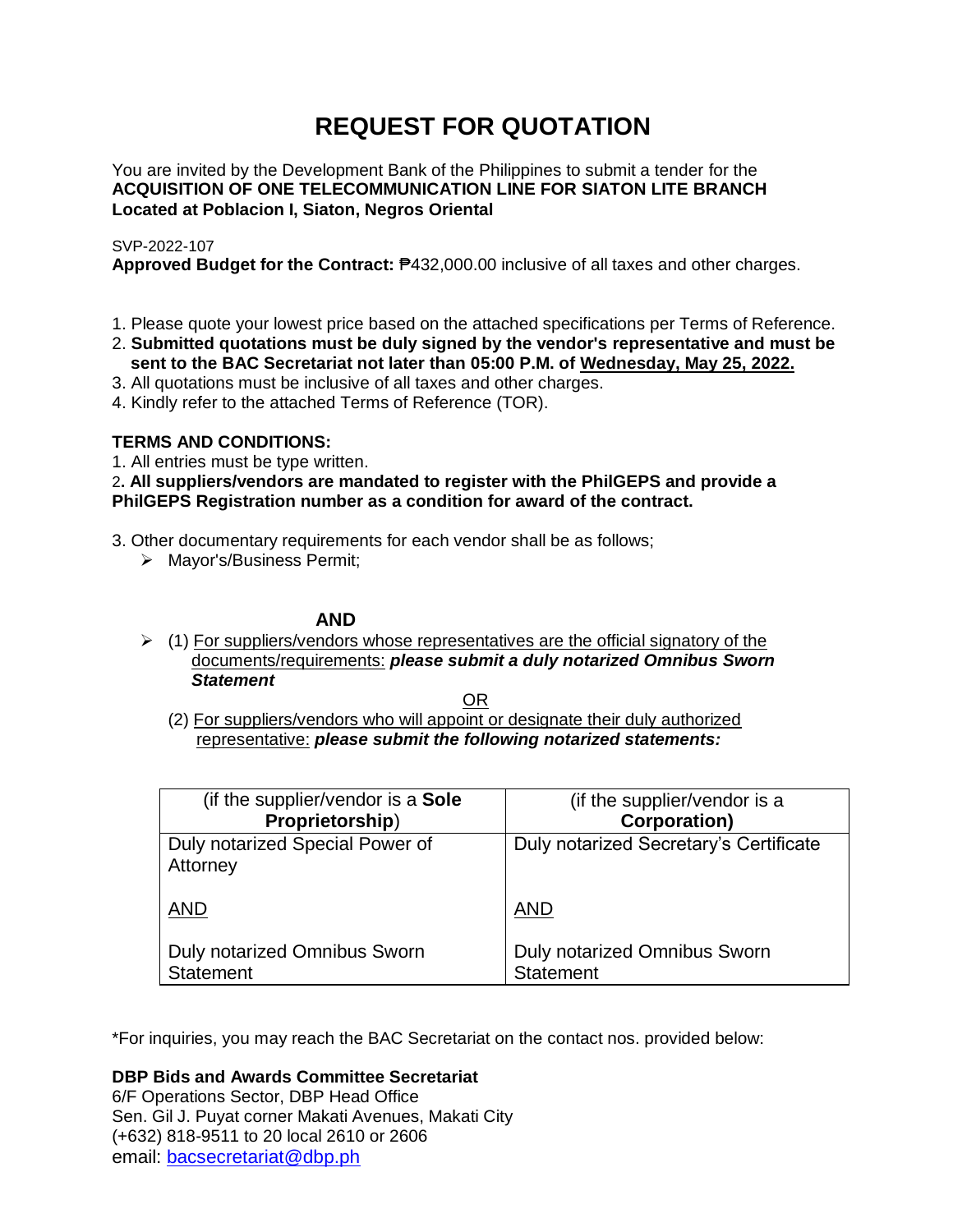#### **Annex A**

Page 1 of 4

## ACQUISITION OF NEW, ADDITIONAL AND/OR REPLACEMENT TELECOMMUNICATION LINE/CONNECTIVITY SERVICE FOR THE DEVELOPMENT BANK OF THE PHILIPPINES (DBP)-**SIATON LITE**

#### APPROVED BUDGET FOR THE CONTRACT: Php 432,000 per telco

#### **TECHNICAL SPECIFICATIONS**

#### A. BACKGROUND

The telecommunication connectivity service (line) is for the connection of DBP online systems. services and facilities in any of the following DBP remote sites:

- A.1. Branch Office, including:
	- A.1.a. Lending Center A.1.b. Cash Center
	- A.1 c. Branch-Lite Unit
- A.2. Automated Teller Machine (ATM)

### **B. OBJECTIVE**

To acquire stable, reliable and secure telecommunication connectivity/line service to link DBP remote sites to the Head Office from an authorized and qualified telecommunication service provider (Telco).

#### C. COVERAGE OF THE CONTRACT

The contract will be for a one (1) year period starting from date of acceptance of service with the option for automatic renewal.

#### D. MINIMUM SPECIFICATIONS

- D.1. Connectivity/Line Service Availability
	- > The minimum availability of service is 99.6%.
- D.2. Connectivity/Line Specifications
- D.2.a. Branch Office М
	- D.2.a.i. Wired MPLS/VPN, Radio Last Mile with minimum of 2 Mbps bandwidth
	- D.2.a.ii. Inclusive network equipment, such as router and or router/modem, must not be on End-of-Life/End-of-Support status within the contract period
	- D.2.a.iii. Router must support GRE/mGRE tunneling and IP Security (ex. dynamic VPN) and SNMP
	- D.2.a.iv. DBP shall have the full access of the router
	- D.2.a.v. Provide near real time and historical link monitoring
- D.2.b. ATM Wired
	- D.2.b.i. VPN connection at least 128 Kbps via MPLS
	- D.2.b.ii. Inclusive network equipment, such as router and or router/modem, must not be on End-of-Life/End-of-Support status within the contract period
	- D.2.b.iii. Support GRE tunneling and SNMP
	- D.2.b.iv. Provide near real time and historical link monitoring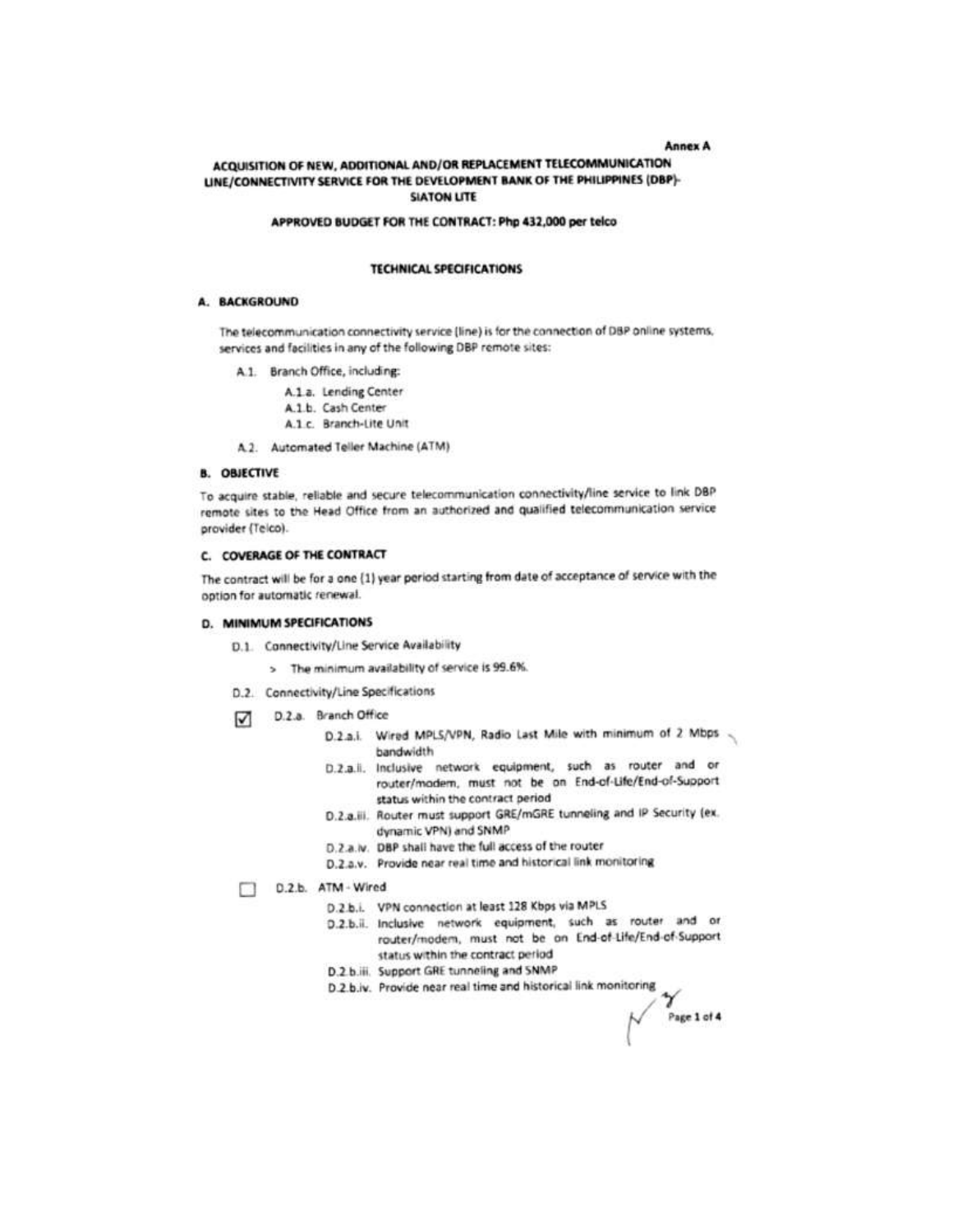ACTIOIS(TICIA CANCIN) ADDITIONAL AND YOUR IPLACEMENT DETELL COMMUNICATION

UNE CONSECTIVITY SERVICE FOR THE DEVELOPMENT BANK OF THE PHOPPING LOBD.

- D.2.c. ATM Wireless
	- D.2.c.i. Provide data transmission function by public GPRS/ GSM network or higher
	- D.2.a.vi. Inclusive network equipment, such as router and or router/modem, must not be on End-of-Life/End-of-Support status within the contract period
	- D.2.c.ll. Support GRE Tunneling and SNMP
	- D.2.c.iii. Provide GUI access for local and remote management
	- D.2.c.iv. Operate at -30~+75°C temperature
	- D.2.c.v. Has LED status indication
	- D.2.c.vi. Support RJ45 console port
	- D.2.c.vii. Include: 1 power cord, 2 antennas, 1 console cable, 1 set documentation
	- D.2.c.viii. Provide near real time and historical link monitoring.
	- D.2.c.ix. Meet the average latency requirement of not greater than 200ms measured using the Ping utility or any similar mobile applications
	- D.2.c.x. Meet signal requirement of not less than 2 bars measured using mobile or similar devices capable of said measurement
	- D.2.c.xi. DBP shall have full access to the Modem/Router
- D.3. Support Services and Incident Management
	- D.3.a. The Telco shall provide 24 x 7 onsite, telephone and email support. For every service unavailability/downtime reported, the response time shall be within thirty (30) minutes.
	- D.3.b. Upon the occurrence of service unavailability/downtime, the Telco shall:
		- D.3.b.i. Conduct problem isolation/resolution and link restoration activities
		- D.3.b.ii. Notification via electronic mail (E-mail) and telephone within one (1) hour of the occurrence
		- D.3.b.iii. Minimum of twice a day status report to DBP via E-Mail
		- D.3.b.iv. Estimated time of arrival (ETA) if onsite activities required
		- D.3.b.v. Estimated time of resolution (ETR)
		- D.3.b.vl. Root cause
		- D.3.b.vii. Comply with DBP policies on security and confidentiality during support services.
	- D.3.c. The Telco shall submit an incident report stating the reason/s for the outage and detailing the steps undertaken to resolve a particular problem upon DBP's request.
- D.4. Service Performance Review
	- > The Telco shall conduct a performance review session at least once every quarter of a year

# E. TELECOMMUNICATION CONNECTIVITY/UNE REQUIREMENT CLASSIFICATION

The primary objective of the following provisions is to have multiple Telcos per site, providing service redundancy, high availability and avoiding single point of failure.

E.1. New Telecommunication Line Requirement

E.1.a. Covered Sites

> New remotes sites

 $\frac{1}{2}$  Page 2 of 4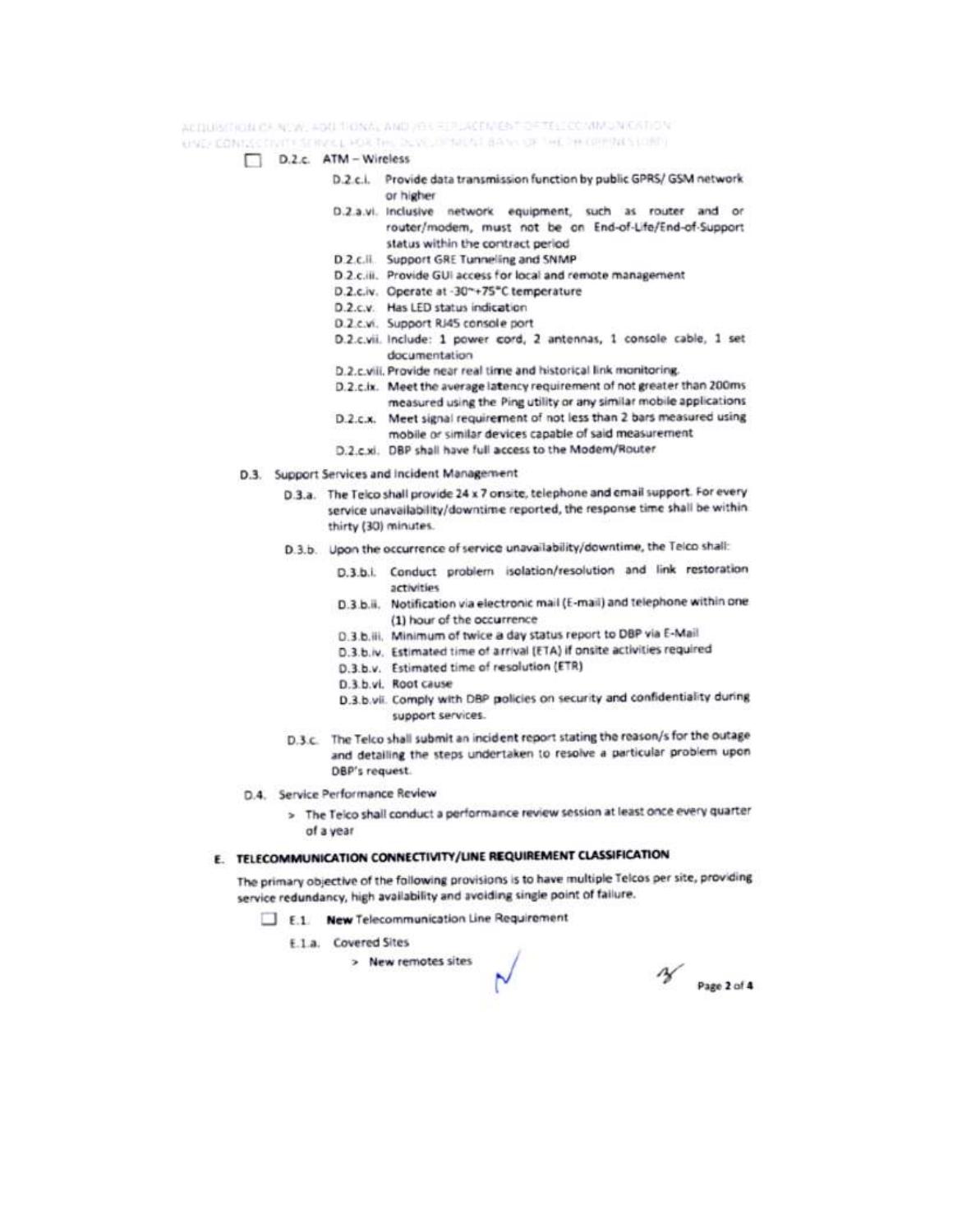## <sup>3. "</sup> ACQUISITION OF NEW ADDITIONAL WAD LOS REFLACEMENT OF TELLCOMMUNICATION ONE/ COMMECTIVITY STRY-CE FOR THE DEVELOPMENT BANK OF THE PHILLEP NES LIBRE

## E.1.b. Telco Selection Criteria

- > Telecommunication Line for Branch Office
	- E.1.b.i. Two (2) different Telcos (Telco A and Telco B) shall be splected
	- E.1.b.ii. Telco A is the lowest (winning) provider
	- E.1.b.iii. Telco B is the second lowest provider
	- > Telecommunication Line for Additional ATM Facility of a Branch Office
		- E.1.b.iv. The Telco must be different from the one which has the majority or most of the telecommunication connectivity services provided for the ATM/s of that Branch Office
- E.2. Additional Telecommunication Line Requirement
	- E.2.a. Covered Sites
		- > For existing sites with existing telecommunication line/s
	- E.2.b. Telco Exception
		- > The Telco/s of the existing line/s servicing the site shall not be invited and will not be allowed to participate
- E.3. Replacement Telecommunication Line Requirement
	- E.3.a. Covered Sites
		- > For existing sites with existing telecommunication line/s
	- E.3.b. Telco Exception
		- E.3.b.i. For Telco Redundancy Replacement
			- > The Telco of the existing line/s servicing the site including the one to be replaced shall not be invited and will not be allowed to participate
		- E.3.b.ii. Replacement for the Purpose of Telecommunication Line Capacity (Bandwidth) Upgrade
			- > The Telco of the other existing line/s servicing the site (i.e., other than the one to be replaced) shall not be invited and will not be allowed to participate
		- E.3.b.iii. For Wireless to Wired Facility Replacement
			- > The Telco of the other existing line/s servicing the site (i.e., other than the one to be replaced) shall not be invited and will not be allowed to participate

## F. DISCONTINUANCE OF SERVICE

DBP can opt to discontinue the service within the contract period without pre-termination fee/s, if the Telco provider fails to meet the required minimum availability of service, specified in item D.1, for three (3) consecutive months (3-strike rule)

G. PAYMENT

The payment shall be in a monthly basis every after the service acceptance.

Page 3 of 4